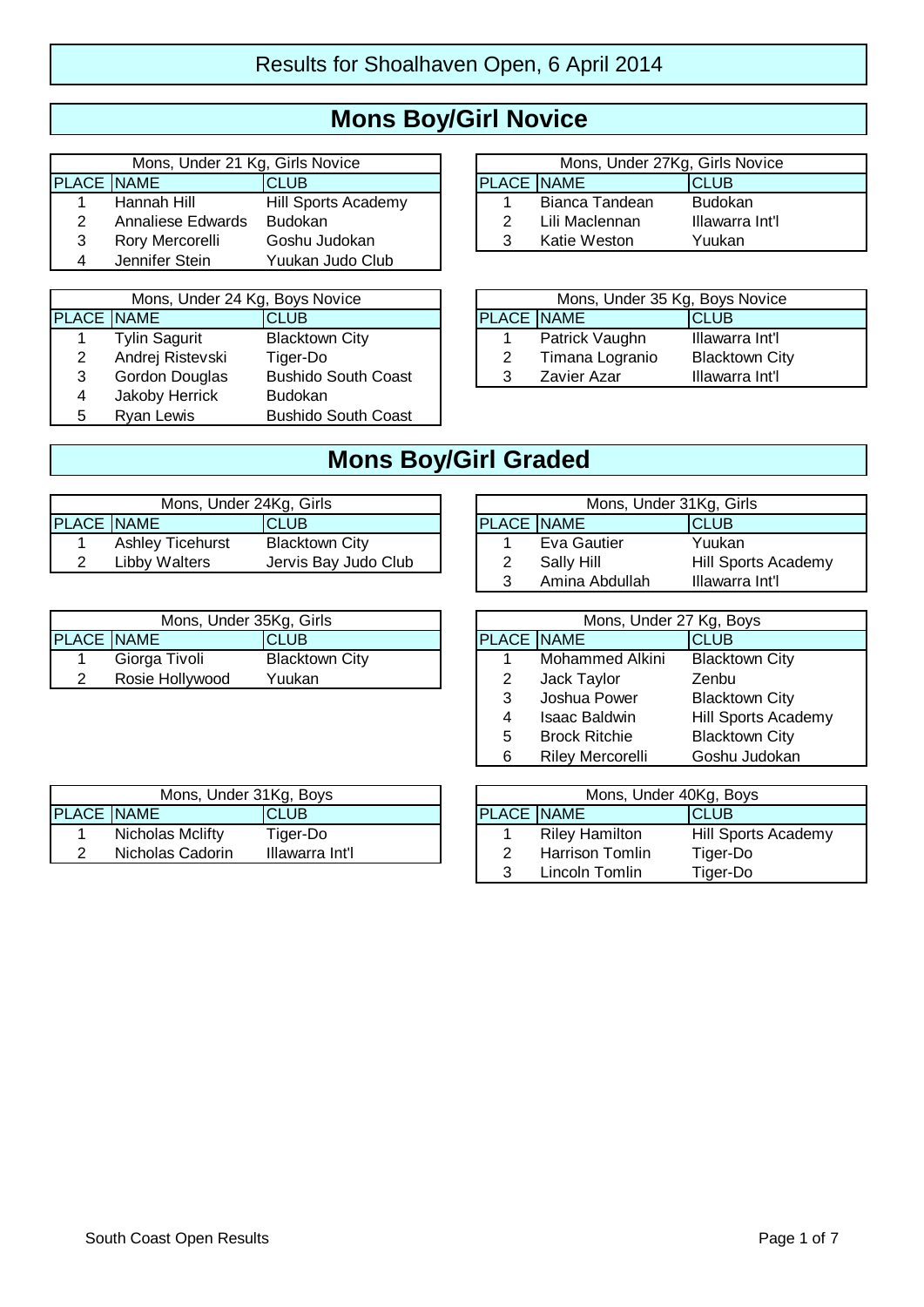# **Junior Boy/Girl Novice**

|                   | Junior Girls, Under 28Kg, Novice |                      |                     | Junior Girls, Under 38Kg, Novice |                |
|-------------------|----------------------------------|----------------------|---------------------|----------------------------------|----------------|
| <b>PLACE NAME</b> |                                  | <b>CLUB</b>          | <b>IPLACE INAME</b> |                                  | ICLUB          |
|                   | Hallie Grainger                  | Jervis Bay Judo Club |                     | October Koraca                   | <b>Budokan</b> |
|                   | Emily Stein                      | Yuukan               |                     | Markita Hancock                  | Tiger-Do       |

| Junior Girls, Under 52Kg, Novice |               |                            | Junior Boys, Under 27Kg, Novice |                   |                 |                            |  |
|----------------------------------|---------------|----------------------------|---------------------------------|-------------------|-----------------|----------------------------|--|
| <b>PLACE NAME</b>                |               | <b>CLUB</b>                |                                 | <b>PLACE NAME</b> |                 | <b>ICLUB</b>               |  |
|                                  | Leah Lazic    | Jervis Bay Judo Club       |                                 |                   | Willem Grant    | <b>Hill Sports Academy</b> |  |
|                                  | Mikayla Elder | Jervis Bay Judo Club       |                                 |                   | William O'Brien | <b>Hill Sports Academy</b> |  |
|                                  | Eva Douglas   | <b>Bushido South Coast</b> |                                 |                   | Finn Lewis      | <b>Bushido South Coast</b> |  |

| Junior Boys, Under 31Kg, Novice |             |                      |  | Junior Boys, Under 36Kg, Novic |                       |                 |
|---------------------------------|-------------|----------------------|--|--------------------------------|-----------------------|-----------------|
| <b>PLACE NAME</b>               |             | ICLUB                |  | <b>PLACE INAME</b>             |                       | <b>ICLUB</b>    |
|                                 | Taj Winkler | Jervis Bay Judo Club |  |                                | lakov Ivanets         | <b>UNSW</b>     |
|                                 | Jake Lopez  | Illawarra Int'l      |  |                                | <b>Michael Arthur</b> | Illawarra Int'l |
|                                 | Declan Bell | Illawarra Int'l      |  |                                | Andrew Song           | UNSW            |

| Junior Boys, Under 40Kg, Novice  |                 |                            |  |  |  |  |  |  |
|----------------------------------|-----------------|----------------------------|--|--|--|--|--|--|
| <b>PLACE NAME</b><br><b>CLUB</b> |                 |                            |  |  |  |  |  |  |
| $\mathbf 1$                      | Lawson Moore    | Jervis Bay Judo Club       |  |  |  |  |  |  |
| 2                                | Jye Anderson    | Illawarra Int'l            |  |  |  |  |  |  |
| 3                                | Jaylen Thompson | <b>Bushido South Coast</b> |  |  |  |  |  |  |
| 4                                | Sebastian Azar  | Illawarra Int'l            |  |  |  |  |  |  |

| Junior Girls, Under 38Kg, Novice |                 |                |  |  |  |  |  |  |
|----------------------------------|-----------------|----------------|--|--|--|--|--|--|
| PLACE NAME                       |                 | ICLUB          |  |  |  |  |  |  |
|                                  | October Koraca  | <b>Budokan</b> |  |  |  |  |  |  |
|                                  | Markita Hancock | Tiger-Do       |  |  |  |  |  |  |

| Junior Girls, Under 52Kg, Novice |                            |  | Junior Boys, Under 27Kg, Novice |                     |                            |  |  |
|----------------------------------|----------------------------|--|---------------------------------|---------------------|----------------------------|--|--|
| ۱ME                              | <b>CLUB</b>                |  | <b>PLACE NAME</b>               |                     | <b>ICLUB</b>               |  |  |
| ah Lazic                         | Jervis Bay Judo Club       |  |                                 | <b>Willem Grant</b> | <b>Hill Sports Academy</b> |  |  |
| kayla Elder                      | Jervis Bay Judo Club       |  |                                 | William O'Brien     | <b>Hill Sports Academy</b> |  |  |
| a Douglas                        | <b>Bushido South Coast</b> |  |                                 | Finn Lewis          | <b>Bushido South Coast</b> |  |  |

| Junior Boys, Under 31Kg, Novice |                      |  |                   | Junior Boys, Under 36Kg, Novice |                 |  |  |  |
|---------------------------------|----------------------|--|-------------------|---------------------------------|-----------------|--|--|--|
| <b>\ME</b>                      | <b>CLUB</b>          |  | <b>PLACE NAME</b> |                                 | ICLUB           |  |  |  |
| ıj Winkler                      | Jervis Bay Judo Club |  |                   | lakov Ivanets                   | <b>UNSW</b>     |  |  |  |
| ke Lopez                        | Illawarra Int'l      |  |                   | Michael Arthur                  | Illawarra Int'l |  |  |  |
| eclan Bell                      | Illawarra Int'l      |  |                   | Andrew Song                     | UNSW            |  |  |  |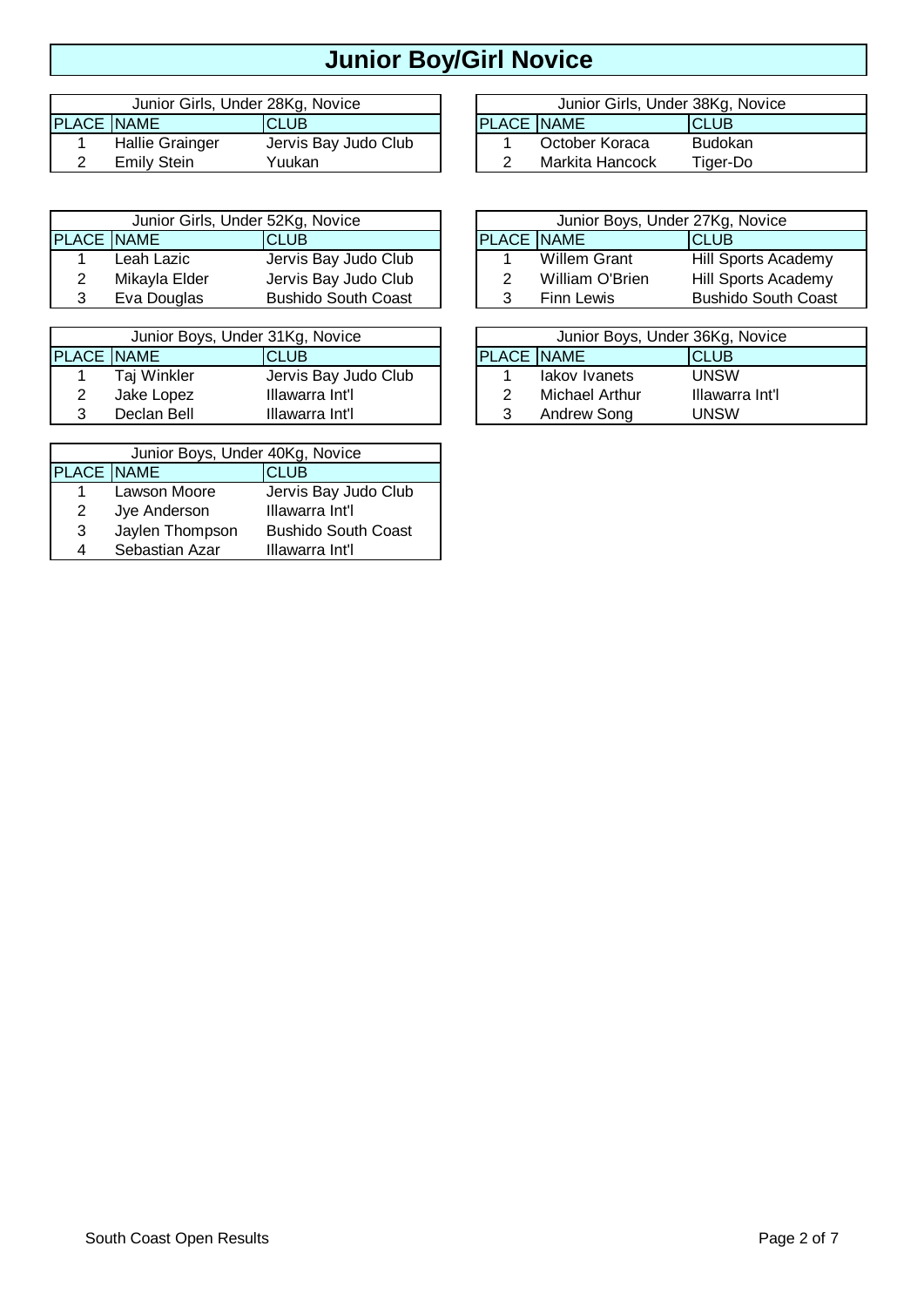# **Junior Boy/Girl Graded**

|                   | Junior Girls, Under 32Kg |                     |                   |               | Junior Girls, Under 40Kg |
|-------------------|--------------------------|---------------------|-------------------|---------------|--------------------------|
| <b>PLACE NAME</b> |                          | <b>CLUB</b>         | <b>PLACE NAME</b> |               | ICLUB                    |
|                   | Cynthia Hamilton         | Hill Sports Academy |                   | Pia Hollywood | Yuukan                   |
|                   | Ivonna Ristevski         | Tiger-Do            |                   | Bethany Wade  | <b>Budokan</b>           |
|                   | Deana Finka              | Tiger-Do            |                   |               |                          |
|                   | Tayissa Tomlin           | Tiger-Do            |                   |               |                          |

| Junior Girls, Under 44Kg |                       |                   |                   | Junior Girls, Under 48Kg |                       |
|--------------------------|-----------------------|-------------------|-------------------|--------------------------|-----------------------|
| <b>PLACE NAME</b>        |                       | <b>CLUB</b>       | <b>PLACE NAME</b> |                          | CLUB                  |
|                          | <b>Amelie Gautier</b> | Yuukan            |                   | Avla Tivoli              | <b>Blacktown City</b> |
|                          | Tamii Tavlor          | Shinsei Judo Club |                   | Jessica Lesslie          | Yuukan                |

| Junior Boys, Under 27Kg |             |                       | Junior Boys, Under 30Kg |              |                      |  |  |
|-------------------------|-------------|-----------------------|-------------------------|--------------|----------------------|--|--|
| <b>PLACE NAME</b>       |             | <b>CLUB</b>           | <b>PLACE NAME</b>       |              | <b>CLUB</b>          |  |  |
|                         | Jai Klimiuk | <b>Blacktown City</b> |                         | Liam Mclifty | Tiger-Do             |  |  |
|                         | Ted Newman  | Zenbu                 |                         | Joel Walters | Jervis Bay Judo Club |  |  |

| Junior Boys, Under 34Kg |                           |                            | Junior Boys, Under 38Kg |                       |                       |  |  |
|-------------------------|---------------------------|----------------------------|-------------------------|-----------------------|-----------------------|--|--|
| PLACE NAME              |                           | <b>CLUB</b>                | PLACE NAME              |                       | <b>CLUB</b>           |  |  |
|                         | Diadre Herrick            | <b>Budokan</b>             |                         | Joshua Baldwin        | Hill Sports Academy   |  |  |
| 2                       | Jad Reda                  | Tiger-Do                   | 2                       | Ali Alkini            | <b>Blacktown City</b> |  |  |
| 3                       | <b>Harrison Lambley</b>   | Kido Mingara               | 3                       | Jayden Bromley        | Tiger-Do              |  |  |
| 4                       | Oliver Jennings           | <b>Budokan</b>             | 4                       | Alexander Ivanov      | <b>UNSW</b>           |  |  |
|                         | 3rd RR Cameron Blattner   | Jervis Bay Judo Club       |                         | 3rd RR Xavier Plowman | Kokoro Judo           |  |  |
|                         | 3rd RR Jacob Carter-Pavin | Shinsei Judo Club          |                         | 3rd RR Owen Taylor    | Zenbu                 |  |  |
|                         | 4th RR Zach Fergusson     | <b>Bushido South Coast</b> |                         | 4th RR Aisen Borscz   | Jervis Bay Judo Club  |  |  |
|                         | 4th RR Sam Fergusson      | <b>Bushido South Coast</b> |                         | 4th RR Oscar Koraca   | <b>Budokan</b>        |  |  |
|                         | 5th RR Peter Damianos     | <b>UNSW</b>                |                         | 5th RR Aiden Miu      | <b>UNSW</b>           |  |  |
|                         | 5th RR Rauri Edwards      | <b>Budokan</b>             |                         |                       |                       |  |  |

| Junior Boys, Under 42Kg |                   |                        | Junior Boys, Under 46Kg |                   |                        |  |  |
|-------------------------|-------------------|------------------------|-------------------------|-------------------|------------------------|--|--|
| <b>PLACE NAME</b>       |                   | <b>ICLUB</b>           | <b>PLACE NAME</b>       |                   | ICLUB                  |  |  |
|                         | Liam Spillane     | Illawarra Int'l        |                         | Dylan Nguyen      | <b>UNSW</b>            |  |  |
|                         | Jack Playford     | <b>Wellington PCYC</b> |                         | Nat Lindsay       | <b>Wellington PCYC</b> |  |  |
|                         | Joshua Levi       | Zenbu                  |                         | Danny Vojnikovich | Kido Mingara           |  |  |
|                         | Shaun Cain        | <b>Blacktown City</b>  |                         |                   |                        |  |  |
| 5                       | <b>Ben Hewitt</b> | Maitland PCYC          |                         |                   |                        |  |  |

| Junior Girls, Under 40Kg |               |                |  |  |  |  |  |  |
|--------------------------|---------------|----------------|--|--|--|--|--|--|
| <b>PLACE NAME</b>        |               | <b>ICLUB</b>   |  |  |  |  |  |  |
|                          | Pia Hollywood | Yuukan         |  |  |  |  |  |  |
| 2                        | Bethany Wade  | <b>Budokan</b> |  |  |  |  |  |  |

| Junior Girls, Under 44Kg |                   |  | Junior Girls, Under 48Kg |                 |                       |  |  |  |
|--------------------------|-------------------|--|--------------------------|-----------------|-----------------------|--|--|--|
|                          | <b>CLUB</b>       |  | <b>IPLACE INAME</b>      |                 | <b>CLUB</b>           |  |  |  |
| : Gautier                | Yuukan            |  |                          | Avla Tivoli     | <b>Blacktown City</b> |  |  |  |
| Tavlor                   | Shinsei Judo Club |  |                          | Jessica Lesslie | Yuukan                |  |  |  |

| Junior Boys, Under 30Kg |                       |                            |  |  |  |  |  |
|-------------------------|-----------------------|----------------------------|--|--|--|--|--|
| PLACE NAME              |                       | <b>CLUB</b>                |  |  |  |  |  |
| 1.                      | <b>Liam Mclifty</b>   | Tiger-Do                   |  |  |  |  |  |
| $\mathcal{P}$           | <b>Joel Walters</b>   | Jervis Bay Judo Club       |  |  |  |  |  |
| 3                       | Dylan Katz            | <b>UNSW</b>                |  |  |  |  |  |
| 4                       | <b>Nate Ticehurst</b> | <b>Blacktown City</b>      |  |  |  |  |  |
| 5                       | Mitchell Cartwright   | <b>Bushido South Coast</b> |  |  |  |  |  |

| Junior Boys, Under 34Kg |                            |  |                   | Junior Boys, Under 38Kg |                            |
|-------------------------|----------------------------|--|-------------------|-------------------------|----------------------------|
|                         | <b>CLUB</b>                |  | <b>PLACE NAME</b> |                         | <b>CLUB</b>                |
| Herrick                 | <b>Budokan</b>             |  |                   | Joshua Baldwin          | <b>Hill Sports Academy</b> |
| eda                     | Tiger-Do                   |  | 2                 | Ali Alkini              | <b>Blacktown City</b>      |
| on Lambley              | Kido Mingara               |  | 3                 | Jayden Bromley          | Tiger-Do                   |
| Jennings                | <b>Budokan</b>             |  | 4                 | Alexander Ivanov        | <b>UNSW</b>                |
| on Blattner             | Jervis Bay Judo Club       |  |                   | 3rd RR Xavier Plowman   | Kokoro Judo                |
| Carter-Pavin            | Shinsei Judo Club          |  |                   | 3rd RR Owen Taylor      | Zenbu                      |
| ergusson                | <b>Bushido South Coast</b> |  |                   | 4th RR Aisen Borscz     | Jervis Bay Judo Club       |
| ergusson                | <b>Bushido South Coast</b> |  |                   | 4th RR Oscar Koraca     | <b>Budokan</b>             |
| <b>Damianos</b>         | <b>UNSW</b>                |  |                   | 5th RR Aiden Miu        | <b>UNSW</b>                |

| Junior Boys, Under 46Kg |                   |                        |  |  |  |  |
|-------------------------|-------------------|------------------------|--|--|--|--|
| <b>PLACE NAME</b>       |                   | <b>CLUB</b>            |  |  |  |  |
|                         | Dylan Nguyen      | <b>UNSW</b>            |  |  |  |  |
| 2                       | Nat Lindsay       | <b>Wellington PCYC</b> |  |  |  |  |
| 3                       | Danny Vojnikovich | Kido Mingara           |  |  |  |  |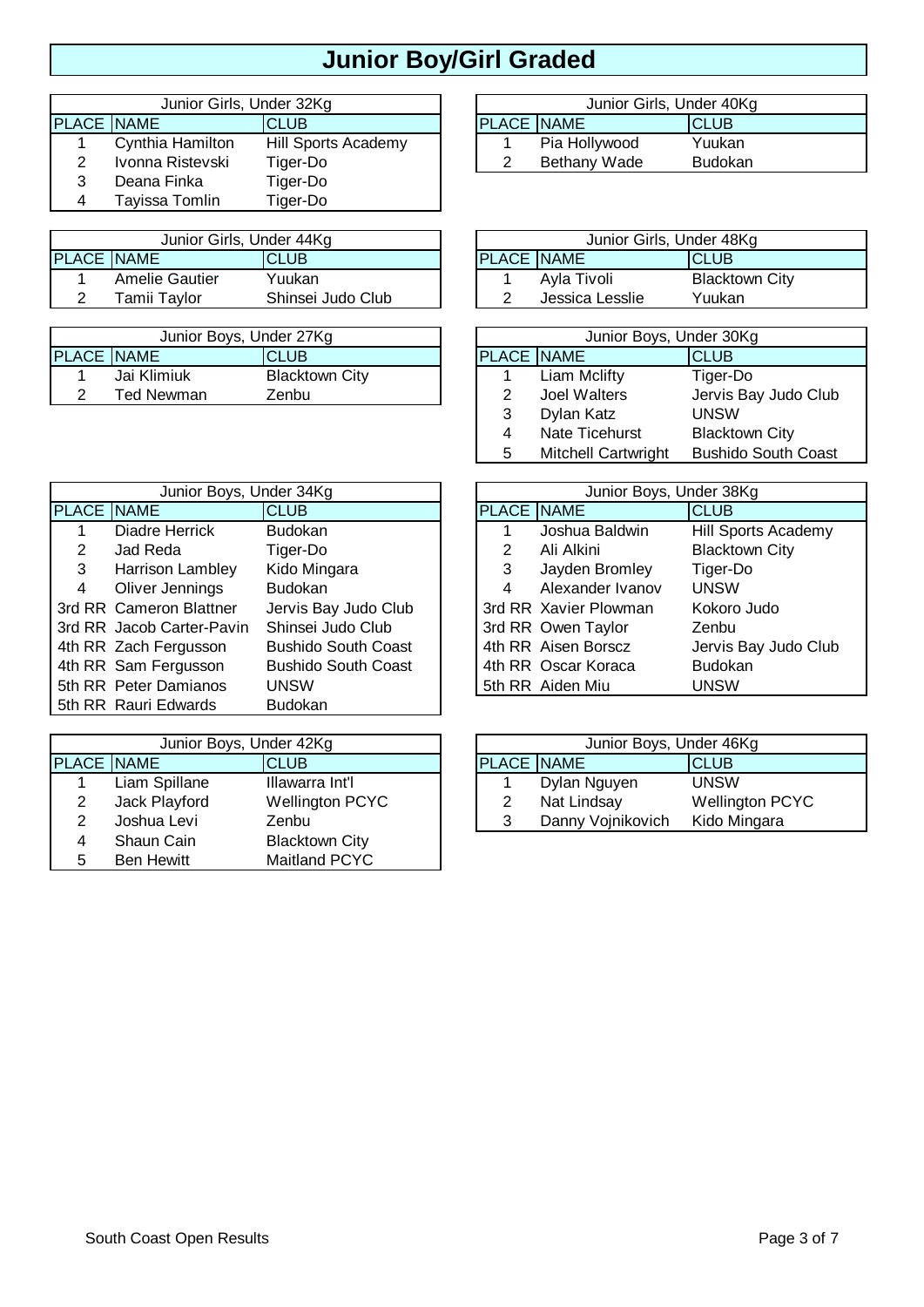# **Senior Boy/Girl Novice**

| Senior Boys, Under 66Kg, Novice |                         |                            |  |  |  |  |
|---------------------------------|-------------------------|----------------------------|--|--|--|--|
| PLACE NAME                      |                         | <b>CLUB</b>                |  |  |  |  |
|                                 | Lachlan Tavan           | <b>Bushido South Coast</b> |  |  |  |  |
|                                 | <b>Edward Scrimshaw</b> | Budokan                    |  |  |  |  |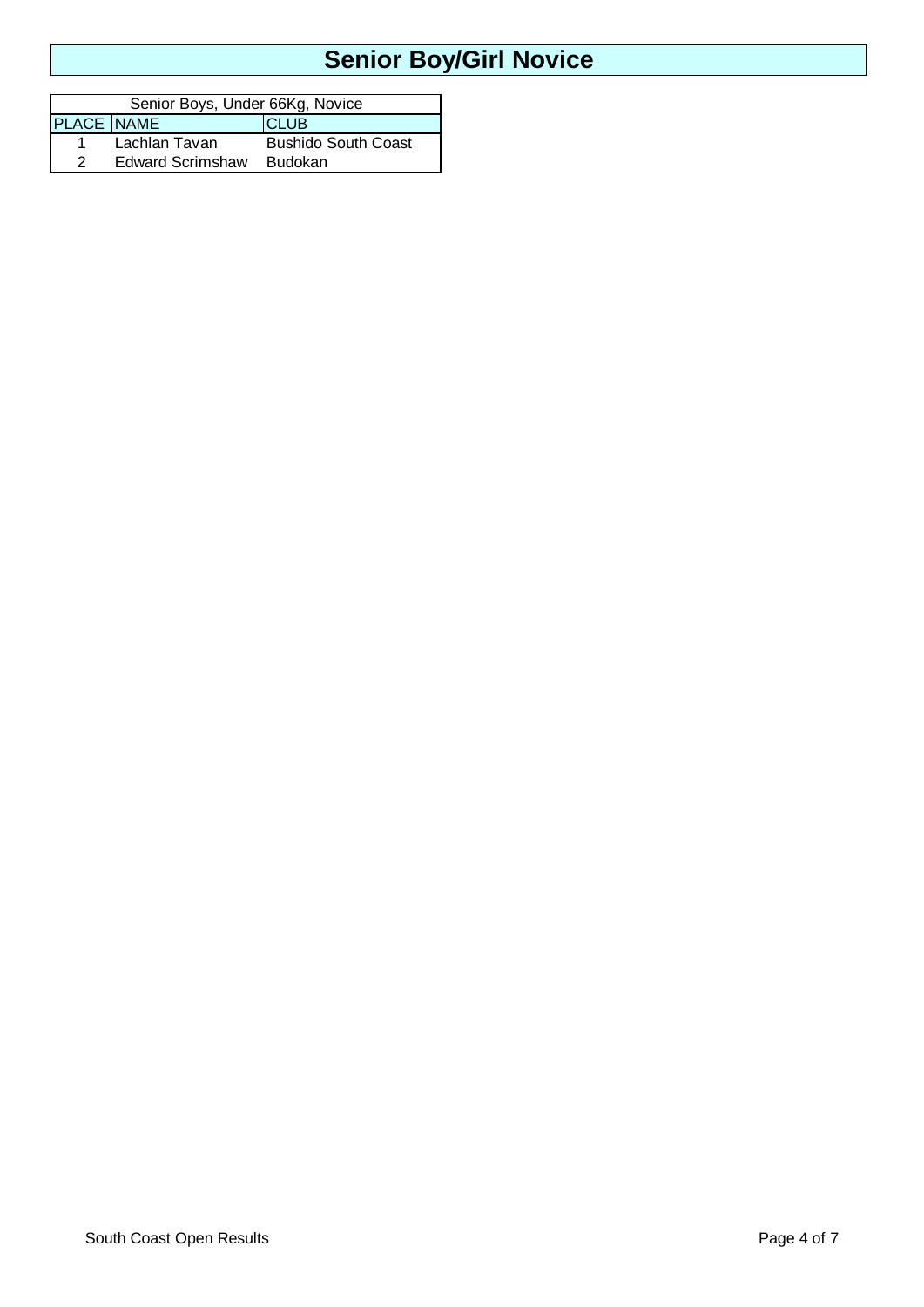# **Senior Boy/Girl Graded**

|                   | Senior Girls, Under 36Kg |                   | Senior Girls, Under 40Kg |
|-------------------|--------------------------|-------------------|--------------------------|
| <b>PLACE NAME</b> | CLUB                     | <b>PLACE NAME</b> | <b>CLUB</b>              |
| Jasmine Klimiuk   | <b>Blacktown City</b>    | Milla Sagurit     | <b>Blacktown City</b>    |

| Senior Girls, Under 44Kg |                 |                       | Senior Girls, Under 48Kg |                  |                        |
|--------------------------|-----------------|-----------------------|--------------------------|------------------|------------------------|
| <b>PLACE NAME</b>        |                 | <b>CLUB</b>           | <b>PLACE NAME</b>        |                  | ICLUB                  |
|                          | Saskia Brothers | <b>Budokan</b>        |                          | Elyshia Jackson  | Kido Mingara           |
|                          | Jayde Hamilton  | Hill Sports Academy   |                          | Natasha Lynch    | Kido Mingara           |
|                          | Milla Sagurit   | <b>Blacktown City</b> |                          | Caitlin Playford | <b>Wellington PCYC</b> |

| Senior Girls, Under 52Kg |                   |                        |                     | Senior Girls, Under 57K |             |
|--------------------------|-------------------|------------------------|---------------------|-------------------------|-------------|
| <b>PLACE INAME</b>       |                   | <b>CLUB</b>            | <b>IPLACE INAME</b> |                         | <b>CLUB</b> |
|                          | Alexandra Lindsay | <b>Wellington PCYC</b> |                     | Amber Rudgely           | Budokan     |
|                          | Tiana Goutzas     | JNSW.                  |                     | Jayde Taylor            | UNSW        |

| Senior Girls, Under 63Kg |                 |                    |  | Senior Boys Under 36Kg |                  |                       |  |
|--------------------------|-----------------|--------------------|--|------------------------|------------------|-----------------------|--|
| IPLACE INAME             |                 | <b>CLUB</b>        |  | <b>PLACE NAME</b>      |                  | ICLUB                 |  |
|                          | Alexia Hamilton | Hill Sport Academy |  |                        | Tigran Tovmasian | <b>Blacktown City</b> |  |
|                          | Dakota Hemmings | <b>Budokan</b>     |  |                        | William Taylor   | Zenbu                 |  |
|                          | Jazmine Taylor  | Shinsei Judo Club  |  |                        | Nikita Moullakis | Hill Sport Academy    |  |

| Senior Girls, Over 63Kg |                |                 | 3rd RR Ari Skleapris    | Dragon |
|-------------------------|----------------|-----------------|-------------------------|--------|
| <b>PLACE NAME</b>       |                | <b>ICLUB</b>    | 3rd RR Paris DeCasanove | Yuukan |
|                         | Abigail Paduch | Illawarra Int'l |                         |        |

| Senior Boys Under 40Kg |                           |                           | Senior Boys Under 45Kg |                         |                       |
|------------------------|---------------------------|---------------------------|------------------------|-------------------------|-----------------------|
| <b>PLACE NAME</b>      |                           | <b>CLUB</b>               | <b>PLACE NAME</b>      |                         | <b>CLUB</b>           |
|                        | Jake Dillon               | <b>Blacktown City</b>     |                        | Samuel Cadorin          | Illawarra Int'l       |
| 2                      | Dmytro Kucheravvy         | Kugatsu Judo              | 2                      | Joel Carter-March       | Shinsei Judo Club     |
| $=$ 3                  | Daniel Villani            | Kido Mingara              | 3                      | Nicholas Leong          | <b>UNSW</b>           |
| $=3$                   | Zach Colman               | <b>Budokan</b>            | 4                      | Ethan Anderson          | Illawarra Int'l       |
| $= 5$                  | <b>William Crouch</b>     | <b>UNSW</b>               |                        |                         |                       |
| $= 5$                  | Joshua Devine             | <b>UNSW</b>               |                        | Senior Boys Under 50Kg  |                       |
| $=7$                   | Daniel O'Brien            | <b>Hill Sport Academy</b> | <b>PLACE NAME</b>      |                         | <b>CLUB</b>           |
| $=7$                   | Adam Levy                 | <b>UNSW</b>               |                        | <b>Tristan Eldridge</b> | Olympia Judo Club     |
| $=9$                   | <b>Justin Bromley</b>     | Tiger-Do                  | 2                      | James Agustin           | <b>Blacktown City</b> |
| $=9$                   | Loui McDonald             | Yuukan                    | 3                      | Lewis Taylor            | Zenbu                 |
| $=9$                   | Josh Winkler              | Jervis Bay Judo Club      | 4                      | <b>Jonathon Staker</b>  | <b>Budokan</b>        |
| $=9$                   | Felipe Harley-Caruso UNSW |                           |                        | 3rd RR Brendan Miu      | <b>UNSW</b>           |
| $=9$                   | <b>Bernhard Tandean</b>   | <b>Budokan</b>            |                        | 3rd RR Blake Harris     | <b>Blacktown City</b> |

| Senior Boys Under 55Kg |                      |                            | Senior Boys Under 55Kg |                      |                       |
|------------------------|----------------------|----------------------------|------------------------|----------------------|-----------------------|
| <b>PLACE NAME</b>      |                      | <b>CLUB</b>                | <b>PLACE NAME</b>      |                      | <b>CLUB</b>           |
|                        | Xavier Tafft         | <b>Budokan</b>             |                        | <b>Bjorn Tandean</b> | <b>Budokan</b>        |
|                        | Jacob Angelou        | <b>UNSW</b>                |                        | Trae Jaeggi          | <b>Blacktown City</b> |
| 3                      | Dario Simic          | <b>Bushido South Coast</b> |                        | Kane Peterson        | <b>Maitland PCYC</b>  |
| 4                      | Elijah Plowman       | Kokoro Judo                | 4                      | Oliver Koraca        | <b>Budokan</b>        |
|                        | 3rd RR Hamish Dawson | <b>UNSW</b>                | 5                      | <b>Tomas Hall</b>    | <b>UNSW</b>           |
|                        | 3rd RR Matthew Doust | UNSW                       |                        |                      |                       |

| Senior Boys Under 66Kg |               |             |                     | Senior Boys Over 66Kg |                       |
|------------------------|---------------|-------------|---------------------|-----------------------|-----------------------|
|                        |               |             |                     |                       |                       |
| <b>PLACE NAME</b>      |               | <b>CLUB</b> | <b>IPLACE INAME</b> |                       | CLUB                  |
|                        | Tiberius Oasa | Zenbu       |                     | Benjamin Allat        | <b>Blacktown City</b> |
|                        | Mark Song     | JNSW        |                     | Daniel Fagan          | <b>Bushido South</b>  |
|                        |               |             |                     |                       |                       |

| Senior Girls, Under 40Kg |                 |                       |  |  |
|--------------------------|-----------------|-----------------------|--|--|
| PLACE NAME               |                 | ICLUB                 |  |  |
| 1.                       | Milla Sagurit   | <b>Blacktown City</b> |  |  |
|                          | Jasmine Klimiuk | <b>Blacktown City</b> |  |  |
|                          |                 |                       |  |  |

| Senior Girls, Under 44Kg |                       |                   | Senior Girls, Under 48Kg |                        |  |  |  |  |
|--------------------------|-----------------------|-------------------|--------------------------|------------------------|--|--|--|--|
|                          | CLUB                  | <b>PLACE NAME</b> |                          | ICLUB                  |  |  |  |  |
| ∟Brothers                | <b>Budokan</b>        |                   | Elyshia Jackson          | Kido Mingara           |  |  |  |  |
| <b>Hamilton</b>          | Hill Sports Academy   | າ                 | Natasha Lynch            | Kido Mingara           |  |  |  |  |
| agurit                   | <b>Blacktown City</b> | 3                 | Caitlin Playford         | <b>Wellington PCYC</b> |  |  |  |  |
|                          |                       |                   |                          |                        |  |  |  |  |

| Senior Girls, Under 52Kg |                        |                                   |   | Senior Girls, Under 57Kg |                |  |  |  |
|--------------------------|------------------------|-----------------------------------|---|--------------------------|----------------|--|--|--|
|                          | <b>CLUB</b>            | <b>PLACE NAME</b><br><b>ICLUB</b> |   |                          |                |  |  |  |
| dra Lindsay              | <b>Wellington PCYC</b> |                                   |   | Amber Rudgely            | <b>Budokan</b> |  |  |  |
| Goutzas                  | UNSW                   |                                   | 2 | Jayde Taylor             | UNSW           |  |  |  |
|                          |                        |                                   | 3 | Ephemia Damianos         | <b>UNSW</b>    |  |  |  |
|                          |                        |                                   | 4 | Kaitlyn Houng            | Tiger-Do       |  |  |  |

|                   | Senior Boys Under 36Kg  |                       |  |  |  |
|-------------------|-------------------------|-----------------------|--|--|--|
| <b>PLACE NAME</b> |                         | <b>CLUB</b>           |  |  |  |
| 1                 | Tigran Tovmasian        | <b>Blacktown City</b> |  |  |  |
| 2                 | William Taylor          | Zenbu                 |  |  |  |
| 3                 | Nikita Moullakis        | Hill Sport Academy    |  |  |  |
| 4                 | <b>Clayton Walker</b>   | Illawarra Int'l       |  |  |  |
|                   | 3rd RR Ari Skleapris    | Dragon Jduo Club      |  |  |  |
|                   | 3rd RR Paris DeCasanove | Yuukan                |  |  |  |

|                   | Senior Boys Under 45Kg |                   |  |  |  |
|-------------------|------------------------|-------------------|--|--|--|
| <b>PLACE NAME</b> |                        | <b>CLUB</b>       |  |  |  |
|                   | Samuel Cadorin         | Illawarra Int'l   |  |  |  |
| $\mathcal{P}$     | Joel Carter-March      | Shinsei Judo Club |  |  |  |
| 3                 | Nicholas Leong         | <b>UNSW</b>       |  |  |  |
| Δ                 | Ethan Anderson         | Illawarra Int'l   |  |  |  |
|                   |                        |                   |  |  |  |

|                   | Senior Boys Under 50Kg  |                       |  |  |  |
|-------------------|-------------------------|-----------------------|--|--|--|
| <b>PLACE NAME</b> |                         | <b>CLUB</b>           |  |  |  |
| 1.                | <b>Tristan Eldridge</b> | Olympia Judo Club     |  |  |  |
| 2                 | James Agustin           | <b>Blacktown City</b> |  |  |  |
| 3 <sup>1</sup>    | Lewis Taylor            | Zenbu                 |  |  |  |
| 4                 | Jonathon Staker         | <b>Budokan</b>        |  |  |  |
|                   | 3rd RR Brendan Miu      | <b>UNSW</b>           |  |  |  |
|                   | 3rd RR Blake Harris     | <b>Blacktown City</b> |  |  |  |

| Senior Boys Under 55Kg |                            |  | Senior Boys Under 55Kg           |                      |                       |  |  |
|------------------------|----------------------------|--|----------------------------------|----------------------|-----------------------|--|--|
|                        | <b>CLUB</b>                |  | <b>PLACE NAME</b><br><b>CLUB</b> |                      |                       |  |  |
| Tafft                  | <b>Budokan</b>             |  |                                  | <b>Bjorn Tandean</b> | <b>Budokan</b>        |  |  |
| Angelou                | <b>UNSW</b>                |  | 2                                | Trae Jaeggi          | <b>Blacktown City</b> |  |  |
| Simic                  | <b>Bushido South Coast</b> |  | 3                                | Kane Peterson        | Maitland PCYC         |  |  |
| Plowman                | Kokoro Judo                |  | 4                                | Oliver Koraca        | <b>Budokan</b>        |  |  |
| h Dawson               | UNSW                       |  | 5                                | Tomas Hall           | <b>UNSW</b>           |  |  |

| Senior Boys Under 66Kg |                  |             | Senior Boys Over 66Kg |                          |                            |  |  |
|------------------------|------------------|-------------|-----------------------|--------------------------|----------------------------|--|--|
|                        | <b>\CE  NAME</b> | <b>CLUB</b> | <b>PLACE NAME</b>     |                          | ICLUB                      |  |  |
|                        | Tiberius Oasa    | Zenbu       |                       | Benjamin Allat           | <b>Blacktown City</b>      |  |  |
|                        | Mark Song        | UNSW        |                       | Daniel Fagan             | <b>Bushido South Coast</b> |  |  |
|                        |                  |             | າ                     | <b>Christopher Allat</b> | <b>Blacktown City</b>      |  |  |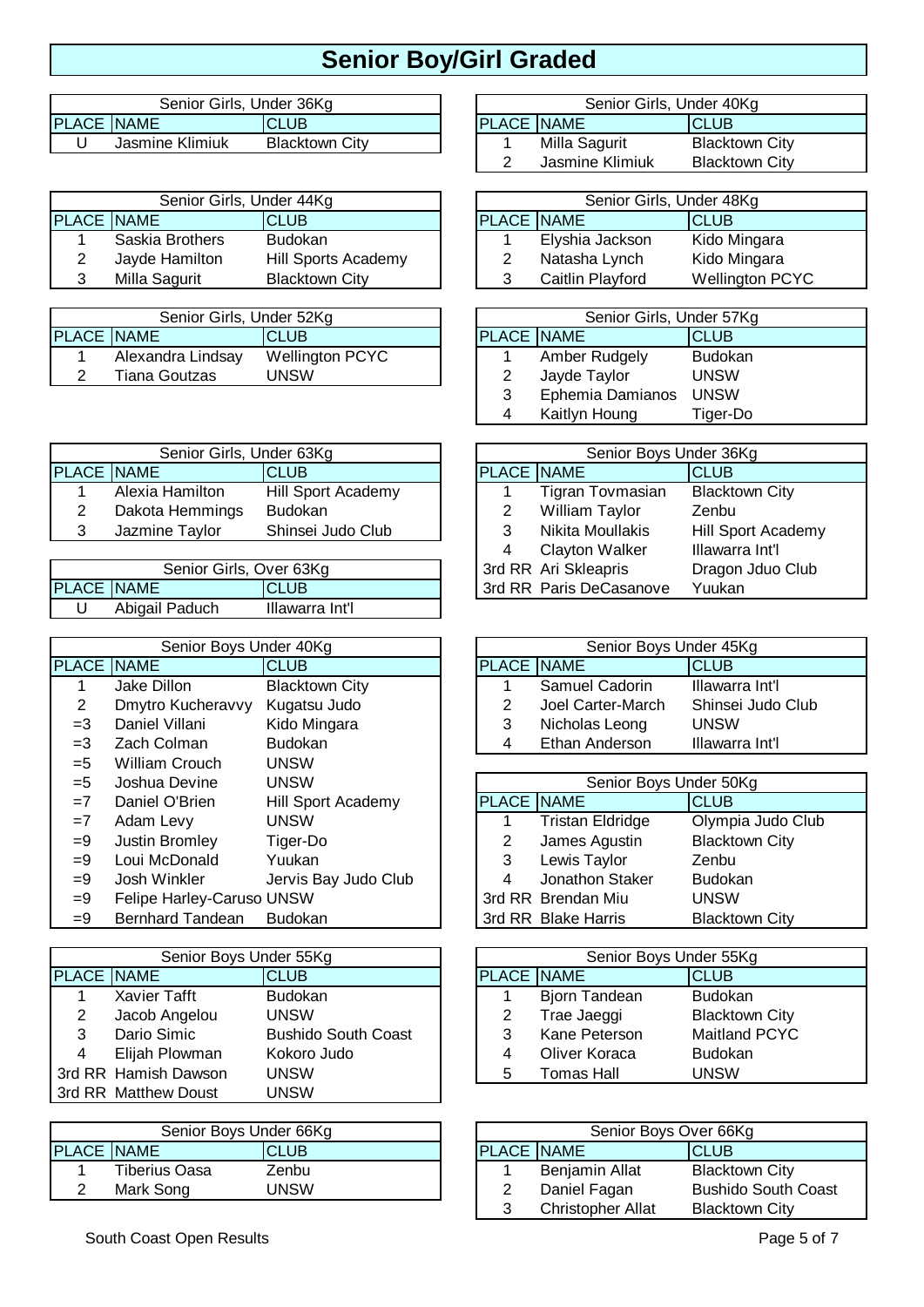#### **Cadet Men/Women**

|                   | Cadet Women, Under 48Kg |                 |                   | Cadet Women, Under 57Kg |                            |
|-------------------|-------------------------|-----------------|-------------------|-------------------------|----------------------------|
| <b>PLACE NAME</b> |                         | CLUB            | <b>PLACE NAME</b> |                         | <b>CLUB</b>                |
|                   | Paige Walker            | Illawarra Int'l |                   | Shekea Potter           | <b>Bushido South Coast</b> |
|                   | Katelyn Boyd            | Budokan         |                   | Lavina Woolfe           | Illawarra Int'l            |
|                   |                         |                 |                   |                         |                            |

|                   | Cadet Women, Over 70Kg |                       |                   | Senior Girls/Cadet Women, Over 63Kg Combin |                    |
|-------------------|------------------------|-----------------------|-------------------|--------------------------------------------|--------------------|
| <b>PLACE NAME</b> |                        | ICLUB                 | <b>PLACE NAME</b> |                                            | ICLUB              |
|                   | Stephanie Orbanic      | St. Marys RSL Judo    |                   | Abigail Paduch                             | Illawarra Int'l    |
|                   | Meallani Meti          | <b>Blacktown City</b> |                   | Stephanie Orbanic                          | St. Marys RSL Judo |

|                   | Cadet Men Under 50Kɑ |                       |  |                   | Cadet Men Under 55Kɑ |                 |
|-------------------|----------------------|-----------------------|--|-------------------|----------------------|-----------------|
| <b>PLACE NAME</b> |                      | <b>CLUB</b>           |  | <b>PLACE NAME</b> |                      | <b>ICLUB</b>    |
|                   | Ruben<br>Tovmasian   | <b>Blacktown City</b> |  |                   | James Zahra          | Illawarra Int'l |

| Cadet Women, Under 57Kg |                |                            |  |  |
|-------------------------|----------------|----------------------------|--|--|
| <b>PLACE NAME</b>       |                | <b>CLUB</b>                |  |  |
|                         | Shekea Potter  | <b>Bushido South Coast</b> |  |  |
| 2                       | Lavina Woolfe  | Illawarra Int'l            |  |  |
| 3                       | Tara McDougall | <b>UNSW</b>                |  |  |
| 4                       | Mikayla Wilson | Samurai                    |  |  |

| Cadet Women, Over 70Kg |                       |  | Senior Girls/Cadet Women, Over 63Kg Combined |                   |                       |  |  |
|------------------------|-----------------------|--|----------------------------------------------|-------------------|-----------------------|--|--|
|                        | ICLUB                 |  | <b>PLACE NAME</b>                            |                   | <b>CLUB</b>           |  |  |
| anie Orbanic           | St. Marys RSL Judo    |  |                                              | Abigail Paduch    | Illawarra Int'l       |  |  |
| ani Meti               | <b>Blacktown City</b> |  |                                              | Stephanie Orbanic | St. Marys RSL Judo    |  |  |
|                        |                       |  |                                              | Meallani Meti     | <b>Blacktown City</b> |  |  |

| Cadet Men Under 55Kg |                      |                       |  |  |  |  |
|----------------------|----------------------|-----------------------|--|--|--|--|
| <b>PLACE NAME</b>    |                      | <b>CLUB</b>           |  |  |  |  |
| 1.                   | James Zahra          | Illawarra Int'l       |  |  |  |  |
| 2                    | Michael Haughey      | Yuukan                |  |  |  |  |
| 3                    | <b>Jason Simmons</b> | <b>Blacktown City</b> |  |  |  |  |
|                      | Youssef Alkini       | <b>Blacktown City</b> |  |  |  |  |

| Cadet Men Under 60Kg |                 |                | Cadet Men Under 66Kg |                  |                       |
|----------------------|-----------------|----------------|----------------------|------------------|-----------------------|
| PLACE NAME           |                 | CLUB           | <b>PLACE NAME</b>    |                  | <b>CLUB</b>           |
|                      | Liam Stewart    | <b>Budokan</b> |                      | Nicholas Simmons | <b>Blacktown City</b> |
|                      | Nicholas Ivanov | UNSW           |                      | Liam Stewart     | <b>Budokan</b>        |
|                      |                 |                |                      |                  |                       |

| Cadet Men Under 73Kg |                       |                       | Cadet Men Under 81Kg |                       |             |
|----------------------|-----------------------|-----------------------|----------------------|-----------------------|-------------|
|                      | <b>PLACE NAME</b>     | <b>CLUB</b>           | <b>IPLACE INAME</b>  |                       | <b>CLUB</b> |
|                      | <b>Matthew Peppas</b> | UNSW                  |                      | <b>Matthew Peppas</b> | UNSW        |
|                      | Nicholas Simmons      | <b>Blacktown City</b> |                      | Robert Pace           | Tiger-Do    |

| Cadet Men Under 66Kg      |                  |                       |  |  |  |  |
|---------------------------|------------------|-----------------------|--|--|--|--|
| PLACE NAME<br><b>CLUB</b> |                  |                       |  |  |  |  |
|                           | Nicholas Simmons | <b>Blacktown City</b> |  |  |  |  |
|                           | Liam Stewart     | <b>Budokan</b>        |  |  |  |  |
|                           |                  |                       |  |  |  |  |

| Cadet Men Under 81Kg |                       |              |  |  |  |  |
|----------------------|-----------------------|--------------|--|--|--|--|
| <b>PLACE NAME</b>    |                       | <b>ICLUB</b> |  |  |  |  |
|                      | <b>Matthew Peppas</b> | <b>UNSW</b>  |  |  |  |  |
| 2                    | Robert Pace           | Tiger-Do     |  |  |  |  |

#### **Junior Men/Women**

| Junior Men, Under 55Kg |             |                |                     | Junior Men, Under 60K |             |
|------------------------|-------------|----------------|---------------------|-----------------------|-------------|
| <b>PLACE NAME</b>      |             | <b>CLUB</b>    | <b>IPLACE INAME</b> |                       | <b>CLUB</b> |
|                        | James Zahra | Illawrra Int'l |                     | ∟iam Stewart          | Budokan     |

| Junior Men, Under 73Kg |                 |          |                     | Junior Men, Under 81K |             |
|------------------------|-----------------|----------|---------------------|-----------------------|-------------|
| <b>PLACE NAME</b>      |                 | CLUB     | <b>IPLACE INAME</b> |                       | <b>CLUB</b> |
|                        | Blake Nolan     | Yuukan   |                     | Jacob Holder          | Tiger-Dc    |
|                        | Brendan Aloisio | Tiger-Do |                     | Robert Pace           | Tiaer-Dc    |

| Junior Men, Under 90Kg |               |                |  |  |  |
|------------------------|---------------|----------------|--|--|--|
| <b>PLACE NAME</b>      |               | <b>ICLUB</b>   |  |  |  |
|                        | Jakob Edwards | <b>Budokan</b> |  |  |  |

| Junior Men, Under 55Kg |                |  | Junior Men. Under 60Ka |              |              |  |  |
|------------------------|----------------|--|------------------------|--------------|--------------|--|--|
|                        | <b>CLUB</b>    |  | <b>PLACE NAME</b>      |              | <b>ICLUB</b> |  |  |
| Zahra                  | Illawrra Int'l |  |                        | Liam Stewart | Budokan      |  |  |

| Junior Men, Under 73Kg |          | Junior Men, Under 81Kg |              |          |  |  |  |
|------------------------|----------|------------------------|--------------|----------|--|--|--|
|                        | CLUB     | <b>PLACE NAME</b>      |              | ICLUB    |  |  |  |
| Nolan                  | Yuukan   |                        | Jacob Holder | Tiger-Do |  |  |  |
| ın Aloisio             | Tiger-Do |                        | Robert Pace  | Tiger-Do |  |  |  |